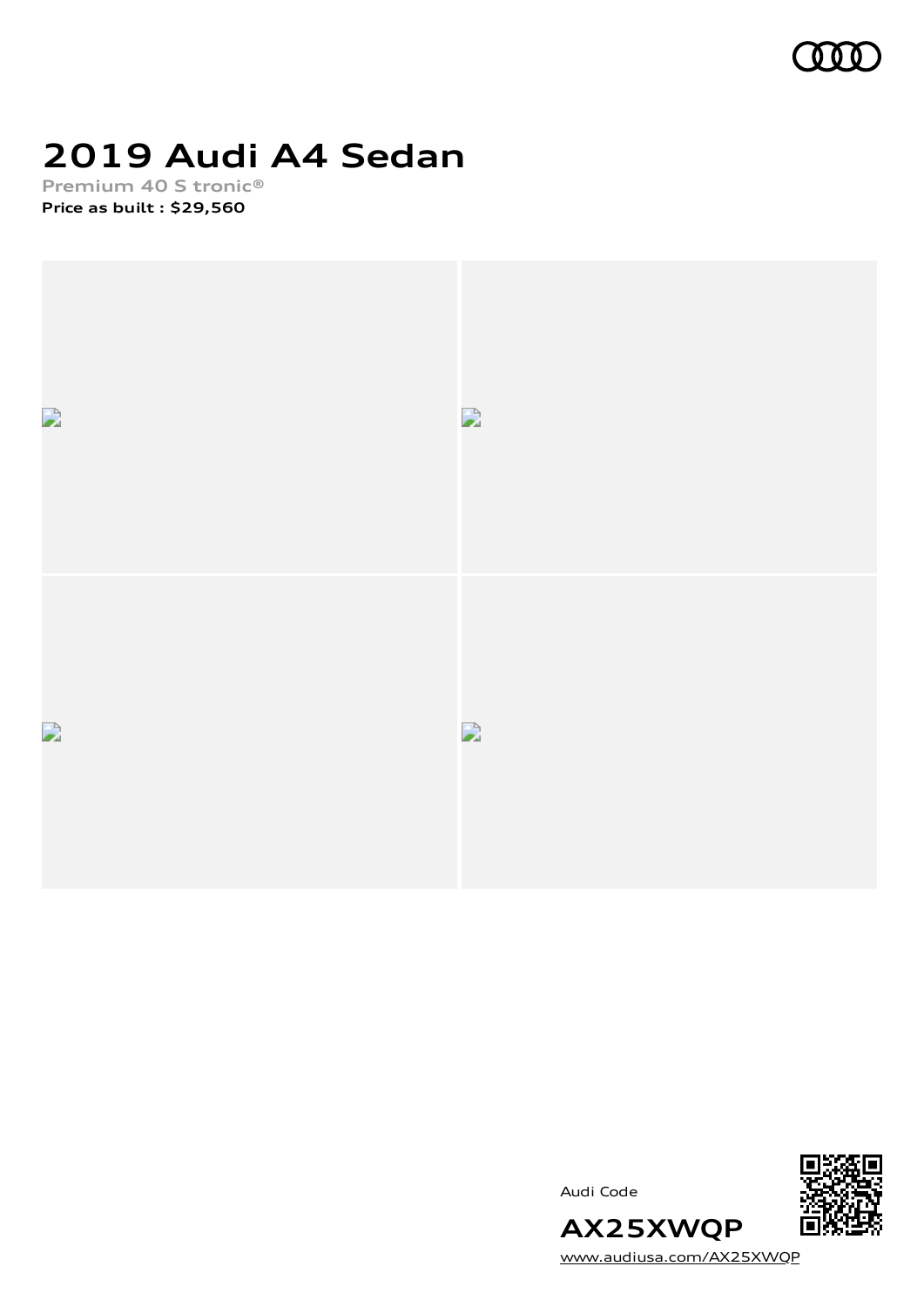# **Summary**

| Audi 2019 Audi A4 Sedan |  |
|-------------------------|--|
| Premium 40 S tronic®    |  |

**Price as buil[t](#page-9-0)** \$29,560

### **Exterior colour**

Brilliant Black

# D

### **Further Information**

|                 | N٥           |
|-----------------|--------------|
| Mileage         | 22,889 miles |
| Type of vehicle | Used car     |

**Warranty**

### **Interior colour**

| Black<br>Seats |       |
|----------------|-------|
| Dashboard      | Black |
| Carpet         | Black |
| Headliner      | Black |

### **Audi Code** AX25XWQP

**Your configuration on www.audiusa.com** [www.audiusa.com/AX25XWQP](https://www.audiusa.com/AX25XWQP)

**Commission number** 74f96b100a0e09b05160

# **Technical Specifications**

Engine type 2.0-liter four-cylinder Displacement/Bore and 1,984/82.5 x 92.8 cc/mm stroke Torque 236 lb-ft@rpm Top track speed  $130$  $130$  mph mph  $^{\rm 1}$ Acceleration (0 - 60 mph) 7.1 seconds seconds Recommended fuel Premium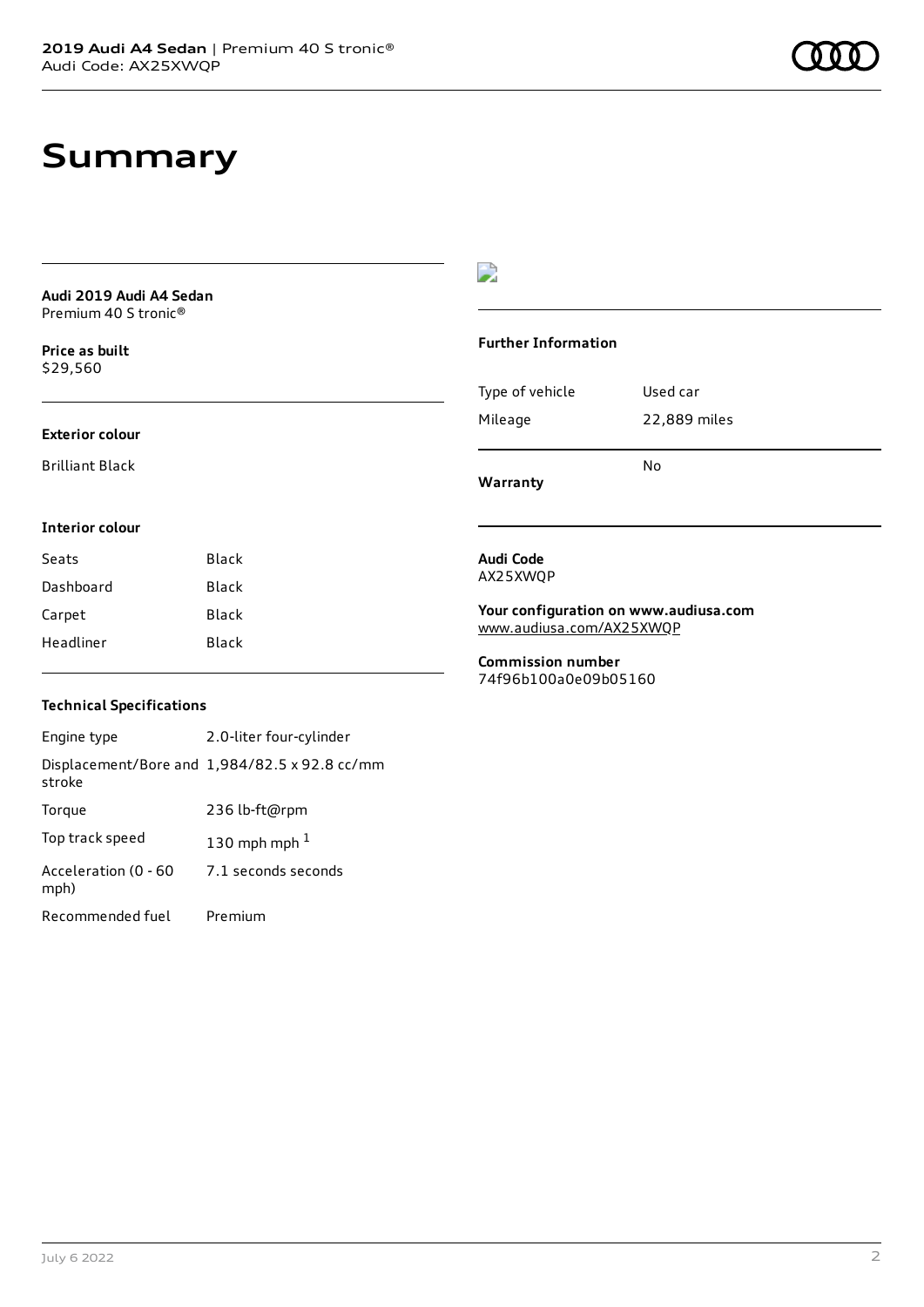**Standard features**

# **Safety and Security**

| 4UH | Driver and front passenger dual-stage<br>airbags                 |
|-----|------------------------------------------------------------------|
| UH1 | Electromechanical parking brake                                  |
| 8T2 | Cruise control with coast, resume and<br>accelerate features     |
| VC2 | Garage door opener (HomeLink®)                                   |
| 6Y2 | Top speed electronically limited to 130 mph                      |
| 4H3 | Integrated child door locks in rear doors                        |
| QZ7 | Electromechanical power steering                                 |
| 7K6 | Tire-pressure monitoring system                                  |
| 4X3 | Front thorax side airbags and Sideguard®<br>head curtain airbags |
| 418 | Remote keyless entry with push-button start                      |
| 3B7 | Lower Anchors and Tethers for Children<br>(LATCH) in rear seats  |
|     |                                                                  |

#### **Exterior**

| 0P <sub>0</sub> | Dual exhaust outlets with chrome tips                    |
|-----------------|----------------------------------------------------------|
| 6XD             | Power-adjustable heated exterior side<br>mirrors         |
| 1S1             | Car jack                                                 |
| 1 B A           | Dynamic suspension system                                |
| 8IH             | Xenon plus headlights with LED daytime<br>running lights |
| HM <sub>2</sub> | 17" 225/50 all-season tires                              |
| 8SP             | LED taillights with dynamic turn signals                 |
| 4KC             | Heat-insulating glass                                    |
| 47 <sub>B</sub> | Aluminum trim around exterior windows                    |
| V17             | 17" 5-arm-dynamic design wheels                          |
|                 |                                                          |

# **Interior**

| QE1 | Storage package                                                |
|-----|----------------------------------------------------------------|
| 3FE | Sunroof                                                        |
| 7M1 | Aluminum door sill inlays                                      |
| 6N) | Cloth headliner                                                |
| 9AQ | Three-zone automatic climate control                           |
| 4L7 | Auto-dimming interior rear view mirror with<br>digital compass |
| QQ1 | LED interior lighting package                                  |
| 1XW | Three-spoke multifunction steering wheel<br>with shift paddles |
| 6E3 | Front center armrest                                           |
| 4E2 | Electric tailgate/trunk lid release from inside                |
| 5XF | Dual front sun visors with lighted vanity<br>mirrors           |
| 3NT | Split folding 40/20/40 rear seatbacks                          |
| N1F | Leather seating surfaces                                       |
| 4A3 | <b>Heated front seats</b>                                      |
| 5MG | Dark Brown Walnut Wood inlays                                  |

# **Infotainment and Driver Assistance**

| 6K8             | Audi pre sense® basic and Audi pre sense®<br>city                                                                                             |
|-----------------|-----------------------------------------------------------------------------------------------------------------------------------------------|
| 2H1             | Audi drive select                                                                                                                             |
| IW <sub>3</sub> | Audi connect CARE assistance and security<br>services                                                                                         |
| 7W1             | Audi pre sense <sup>®</sup> basic                                                                                                             |
| UI <sub>2</sub> | Audi smartphone interface including Apple<br>CarPlay <sup>™</sup> and Google <sup>™</sup> Android Auto <sup>™</sup> for<br>compatible devices |
| KA <sub>2</sub> | Rear view camera                                                                                                                              |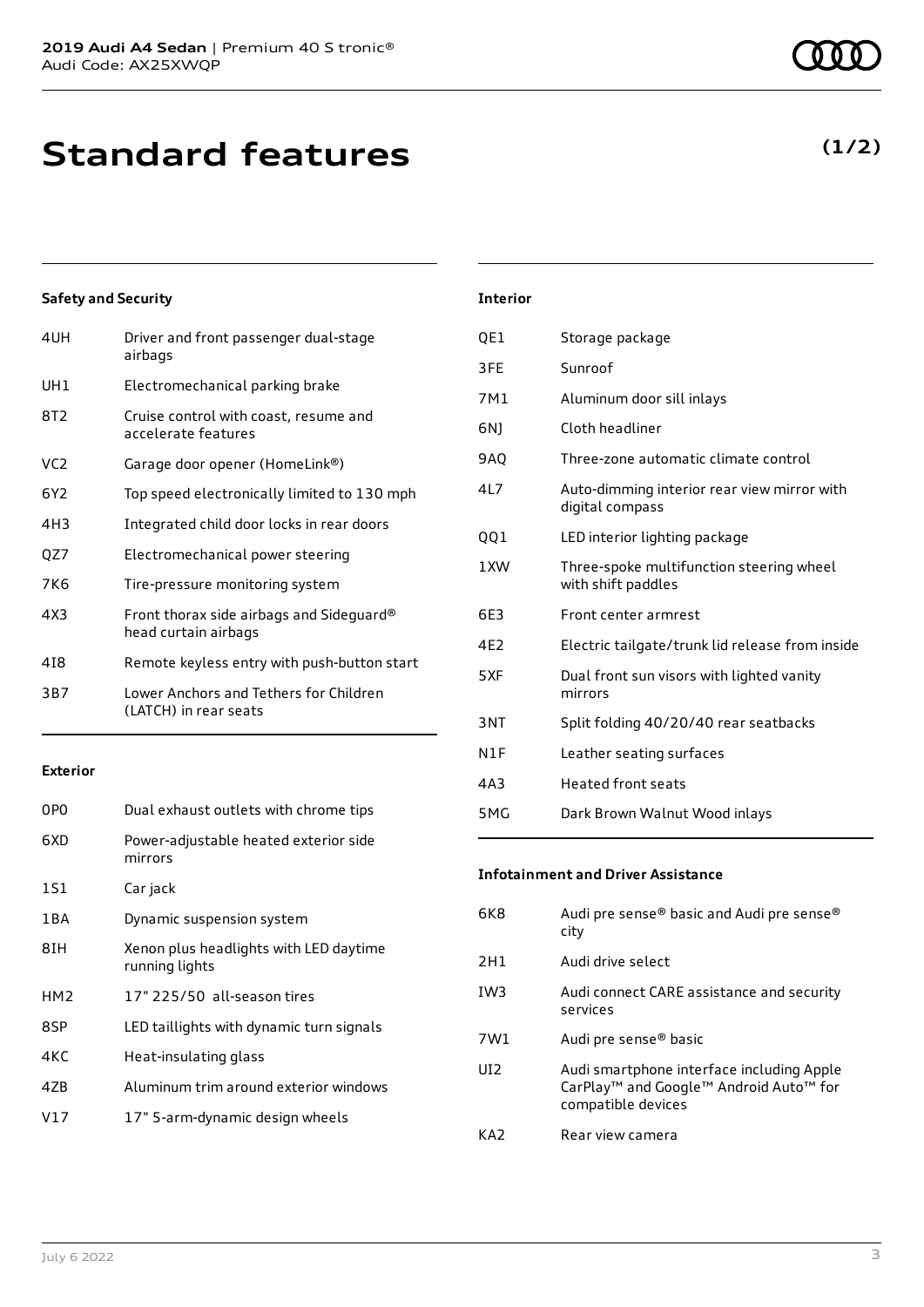**(2/2)**

# **Standard features**

# **Infotainment and Driver Assistance**

| 9VD | Audi sound system                                                    |
|-----|----------------------------------------------------------------------|
| 9S7 | Color driver information system                                      |
| 7UH | Connectivity package                                                 |
| I8S | MMI® radio low                                                       |
| 9ZX | BLUETOOTH® wireless technology<br>preparation for compatible devices |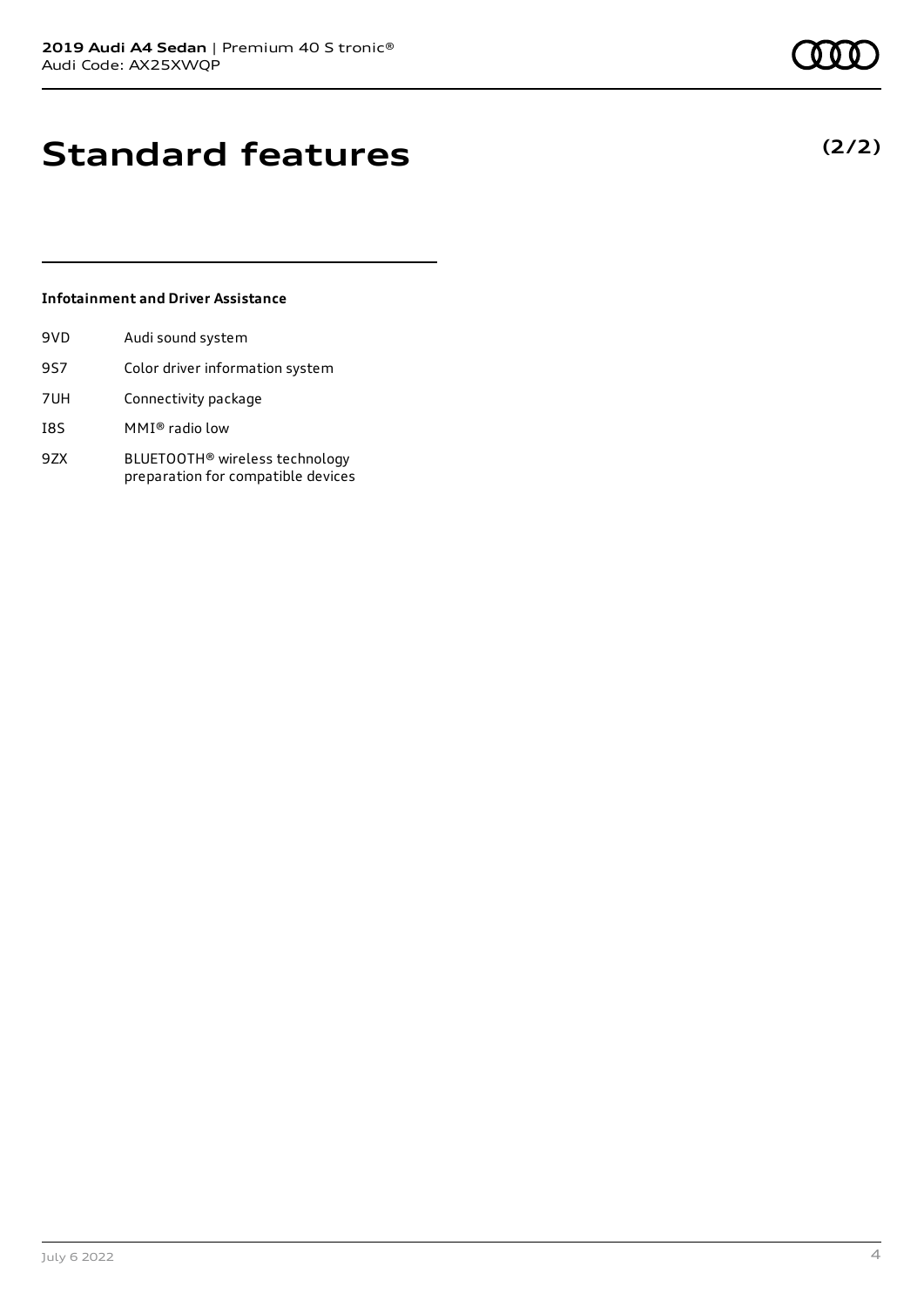# **Dealer remarks**

LEATHER, SUNROOF, REAR CAMERA, CARPLAY, BLUETOOTH, With an *Audi Certified pre-owned vehicle*, you not only get an impressive CPO luxury vehicle, you also get the peace of mind that comes with an Audi backed limited warranty coverage. That means your Audi will have a solid backing. To put this into perspective, let's just say you have the desire to explore every last mile of the U.S. Interstate Highway System. With this kind of warranty behind you, there's no reason you couldn't do so in total confidence, especially knowing you can pull into any one of our dealerships across the country, should an unlikely mechanical issue arise.

Our No Hassle Internet Pricing mission is to present value to all of our customers. No Hassle Internet Pricing is achieved by polling over 20000 vehicle listings hourly. This ensures our customers receive real-time No Hassle Pricing on every pre-owned vehicle we sell. We do not artificially inflate our prices in hopes of winning a negotiating contest with our customers! Our pricing is based on actual transactions. After doing business from New Hampshire to California we find this approach is by far the best for our customers.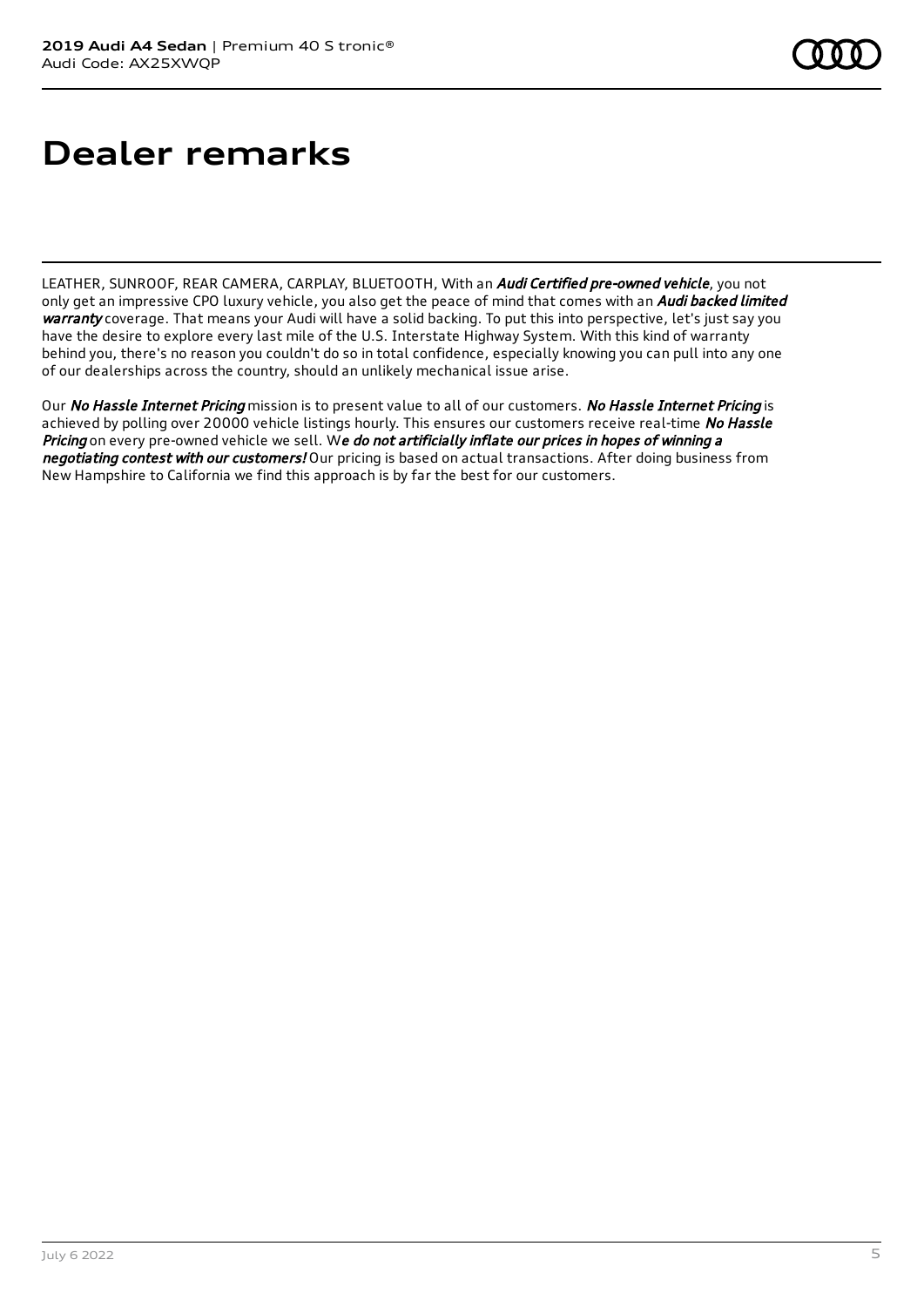# **Technical Specifications**

# **Engineering | Performance**

**Electrical system**

| Engine type                                 | 2.0-liter four-cylinder                       |
|---------------------------------------------|-----------------------------------------------|
| Acceleration (0 - 60<br>mph)                | 7.1 seconds seconds                           |
| Power Level                                 | 40                                            |
| Engine block                                | Cast-iron                                     |
| Induction/fuel injection Turbocharged/TFSI® |                                               |
| Cylinder head                               | Aluminum-alloy                                |
| Max. output ps/hp                           | 188 @ rpm                                     |
| stroke                                      | Displacement/Bore and 1,984/82.5 x 92.8 cc/mm |
| Top track speed <sup>1</sup>                | 130 mph mph                                   |
| Torque                                      | 236 lb-ft@rpm                                 |
| Valvetrain                                  | 16 valve DOHC with Audi valvelift             |

Alternator 14 Volt - 110-150A Battery 12 Volt - 420A/70Ah

# **Transmission | Drivetrain**

| Gear ratios: 6th         | 0.557:1                                                                             |
|--------------------------|-------------------------------------------------------------------------------------|
| Gear ratios: Final Drive | 4.234:1                                                                             |
| Gear ratios: 7th         | 0.433:1                                                                             |
| Gear ratios: 4th         | 1.057:1                                                                             |
| Transmission             | Seven-speed S tronic <sup>®</sup> dual-clutch<br>transmission and front-wheel drive |
| Gear ratios: 5th         | 0.738:1                                                                             |
| Gear ratios: 2nd         | 2.190:1                                                                             |
| Gear ratios: 3rd         | 1.517:1                                                                             |
| Gear ratios: Reverse     | 2.75:1                                                                              |
| Gear ratios: 1st         | 3.188:1                                                                             |
|                          |                                                                                     |

### **Steering**

| Steering type                             | Electromechanical speed-sensitive<br>power steering system |
|-------------------------------------------|------------------------------------------------------------|
| Turning diameter, curb-38.1 ft<br>to-curb |                                                            |
| Steering ratio                            | 15.9:1                                                     |

### **Suspension**

| Front axle | Five-link front independent steel<br>spring suspension |
|------------|--------------------------------------------------------|
| Rear axle  | Five-link rear independent steel<br>spring suspension  |

# **(1/2)**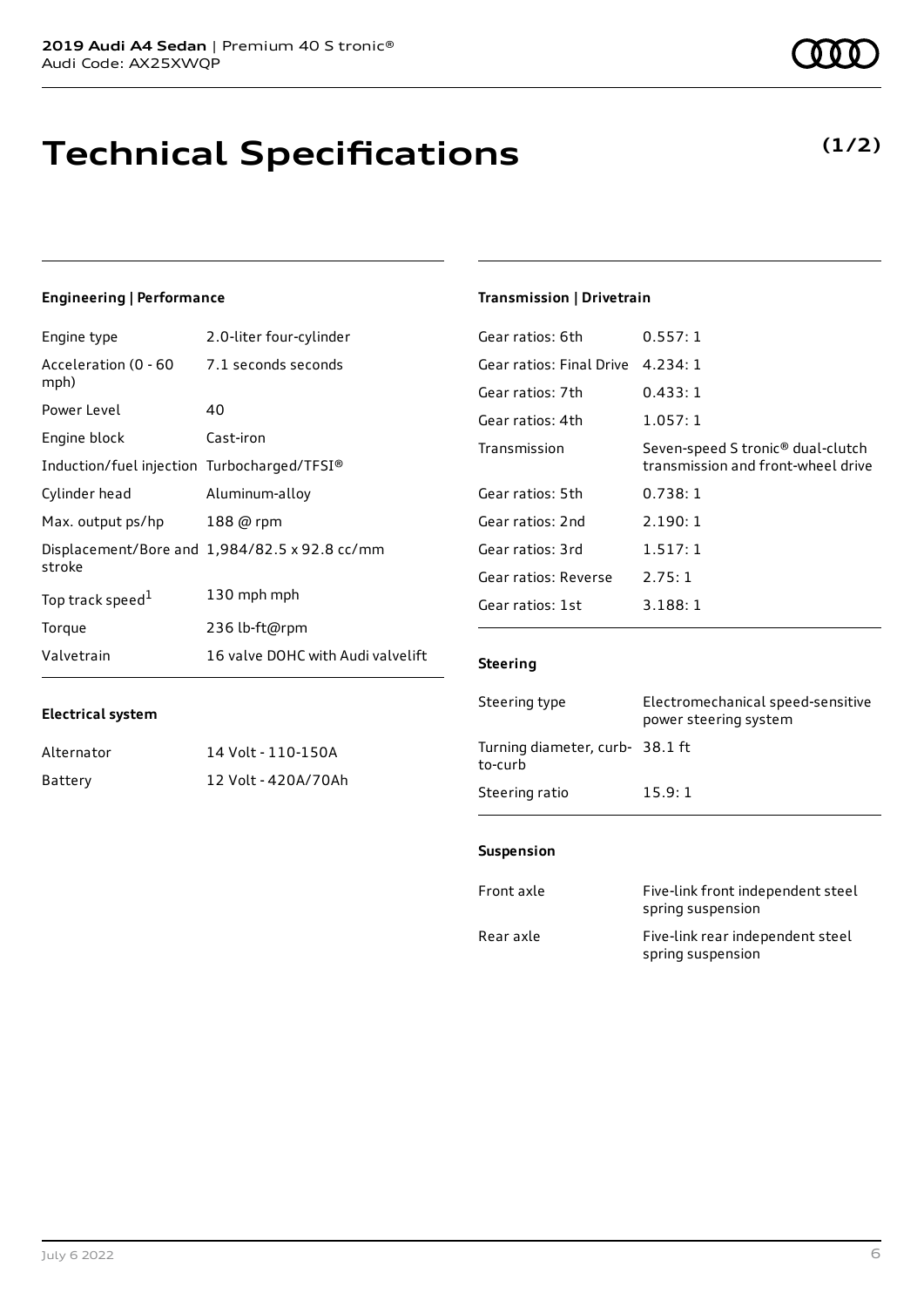# **Technical Specifications**

# **Brakes**

| <b>Rody</b>         |                           |
|---------------------|---------------------------|
| Parking brake       | Electromechanical         |
| Rear brakes         | 11.8 (solid disc) in      |
| <b>Front brakes</b> | 12.4 (ventilated disc) in |

# **Body**

Material **Lightweight construction** technology - multi-material body construction (steel and aluminum composition) and multistep anticorrosion protection

### **Warranty | Maintenance**

| Warranty    | 4-year/50,000 mile Audi New<br>Vehicle Limited Warranty                                  |
|-------------|------------------------------------------------------------------------------------------|
| Maintenance | 12-month/10,00 mile (whichever<br>occurs first) NO CHARGE first<br>scheduled maintenance |

### **Exterior Measurements**

| Height                           | 56.2 in   |
|----------------------------------|-----------|
| Overall width without<br>mirrors | 72.5 in   |
| Length                           | 186.1 in  |
| Wheelbase                        | 110.0 in  |
| Drag coefficient                 | $0.27$ Cw |
| Overall width with<br>mirrors    | 79.6 in   |
| Track rear                       | 61.2 in   |
| <b>Track front</b>               | 61.9 in   |
| Curb weight                      | 3,450 lb  |

### **Interior measurements**

| Seating capacity                          | 5                 |
|-------------------------------------------|-------------------|
| Shoulder room, rear                       | 54.5 in           |
| Head room with front<br>sunroof           | 38.9 in           |
| Leg room, rear                            | 35.7 in           |
| Shoulder room, front                      | 55.9 in           |
| Head room with rear<br>sunroof            | 37.4 in           |
| Leg room, front                           | 41.3 in           |
| Cargo volume, rear<br>seatbacks up/folded | 13.0 cu ft, cu ft |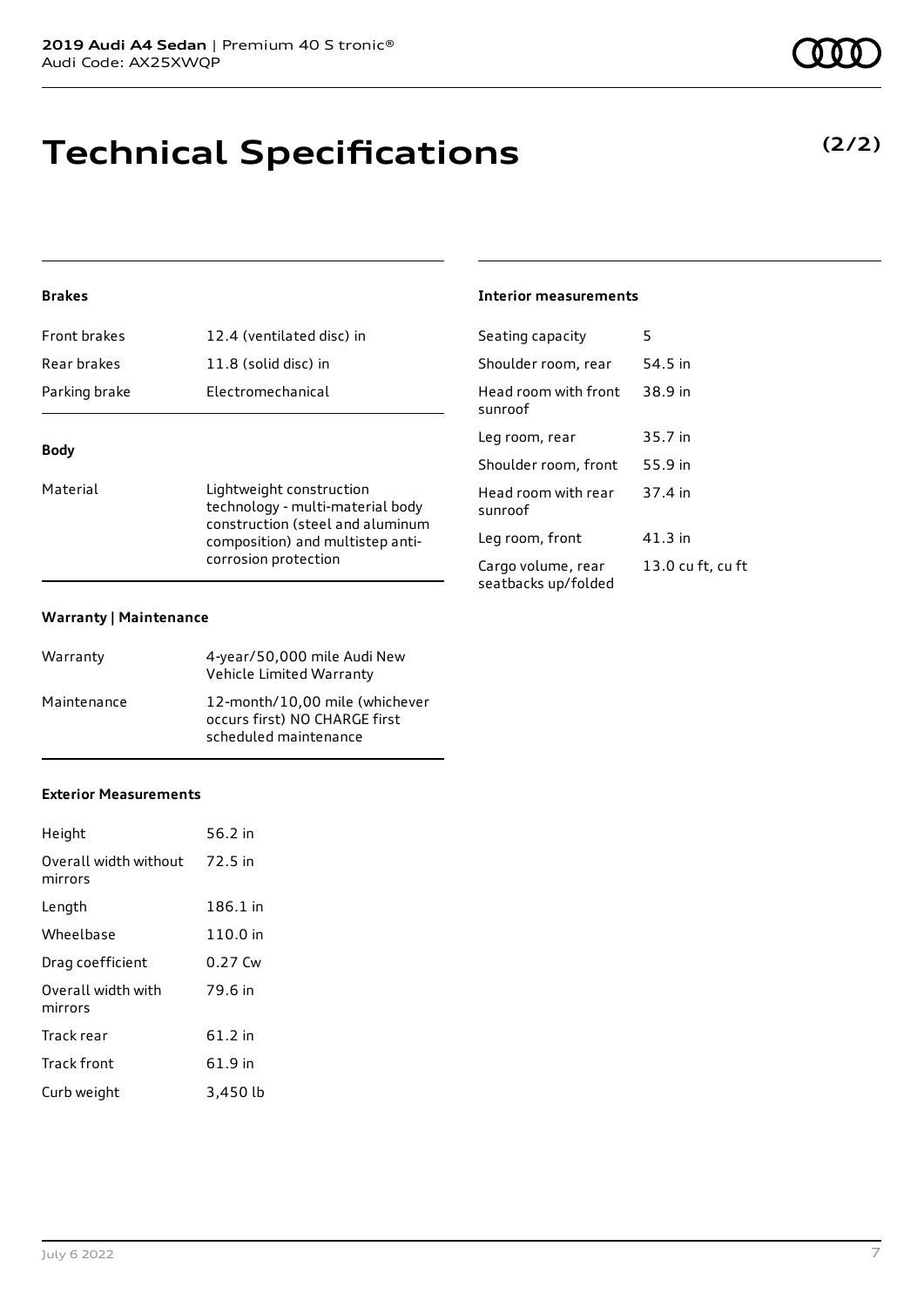# **Consumption- and emission**

# **Consumption by NEDC**

| urban       | 27 mpg |
|-------------|--------|
| extra-urban | 34 mpg |
| combined    | 30 mpg |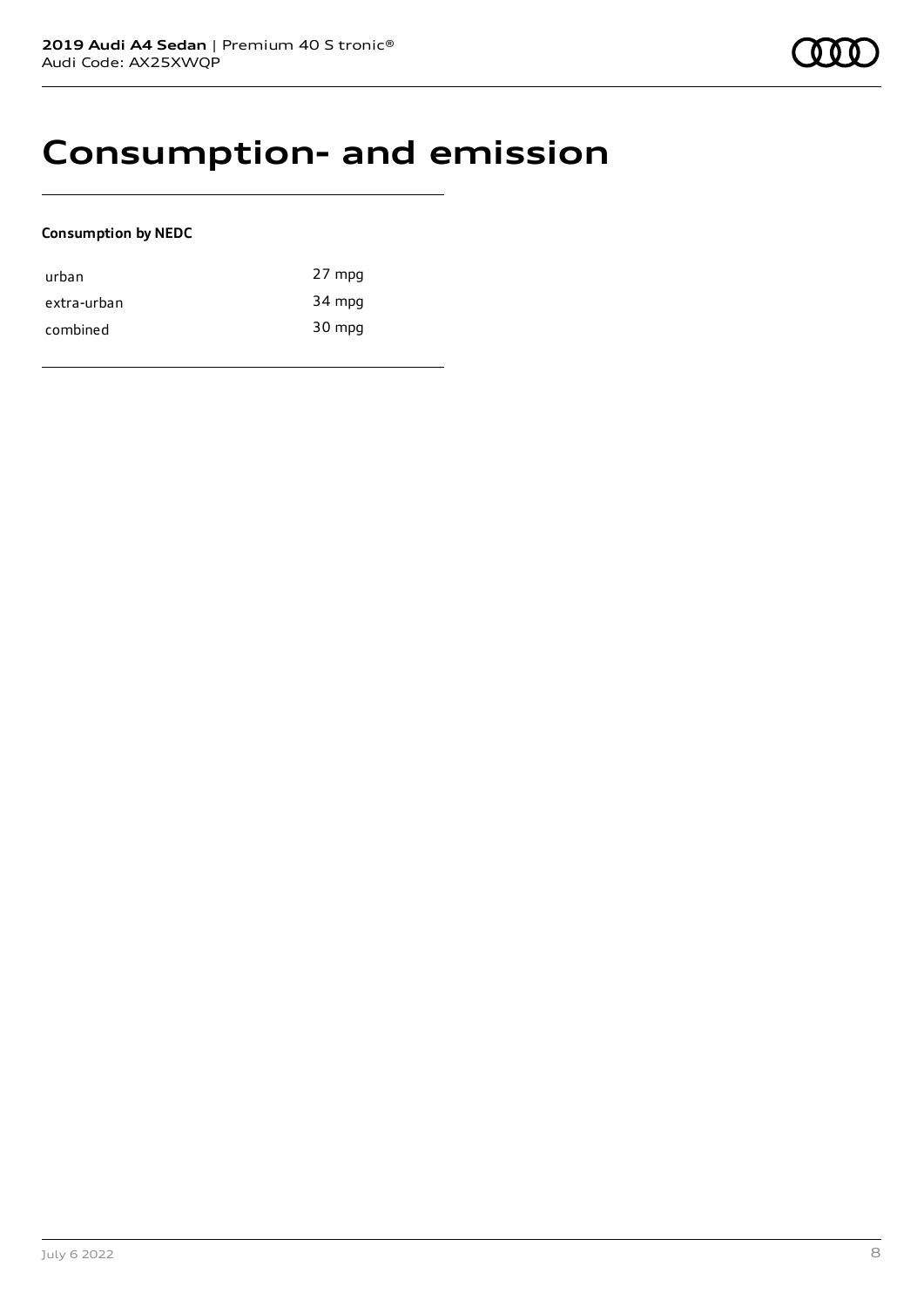

# **Contact**

Dealer **Audi North Miami**

1995 Ne 142nd Street 33181 North Miami FL

Phone: 3059525900 FAX: 3059490940

www: [https://www.audinorthmiami.com](https://www.audinorthmiami.com/)